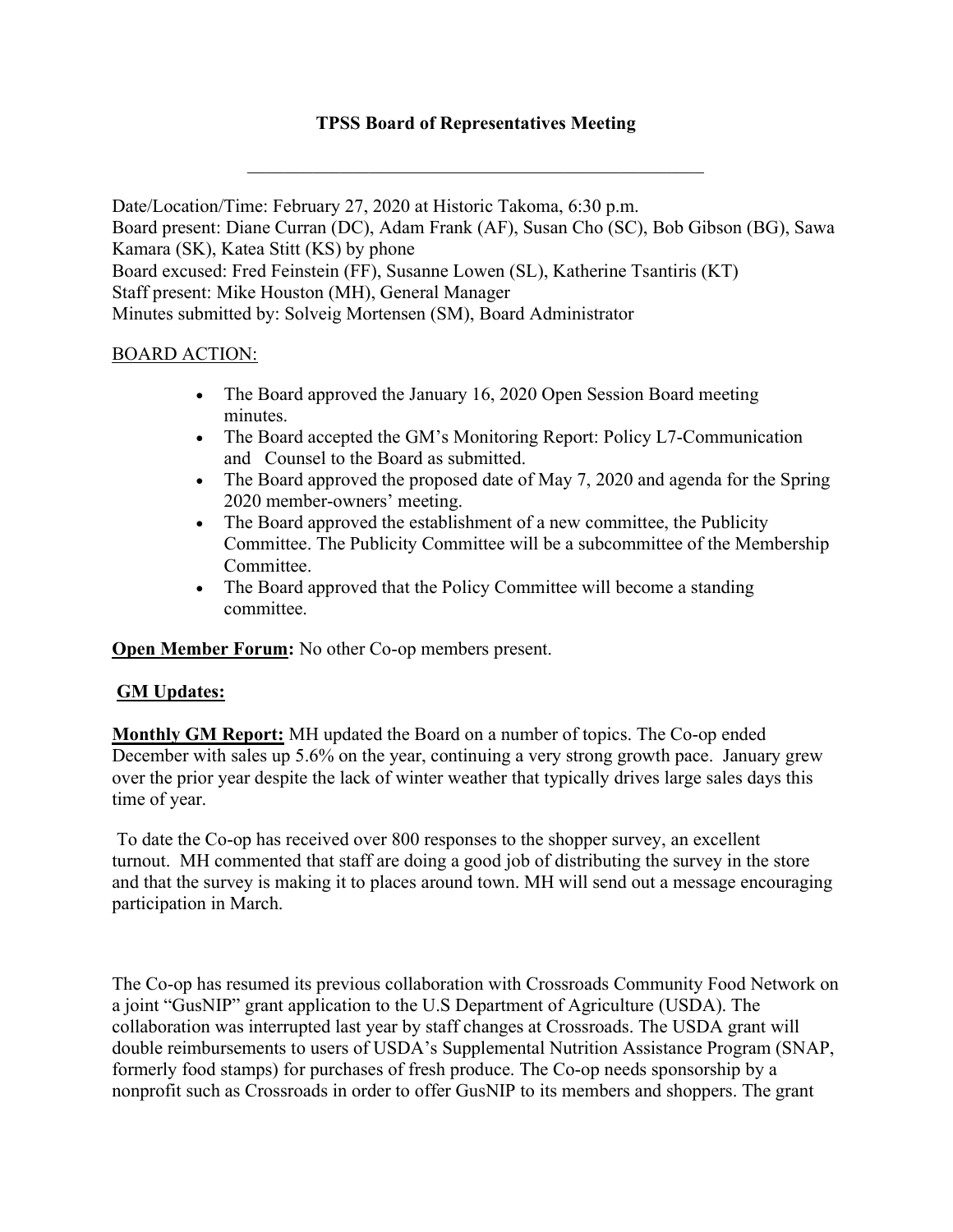application will be submitted in June. The Board received this report with enthusiasm, given the value we place on serving the community as broadly as possible.

 MH updated the Board about his work with a group of citizens and businesses that provides feedback to the Maryland Department of Health regarding proposed MD regulations that will relax some inspection and food-licensing requirements for food sales by non-profit organizations. The regulations will generally help the small-scale food industry in the state. MH projects late spring or early summer as the earliest timeframe for drafting the regulations.

MH met with Planning Board staff as a Food Council representative to talk about the Thrive 2050 Montgomery County strategic planning update. He offered insight on minimum wage, business composting, the grocery industry and access to healthy foods in underserved communities. These meetings will continue.

The Union voted two new stewards into leadership to replace stewards who have left the store.

MH met with OTBA staff and the Compost Crew to help work out a pricing proposal to include more TP businesses in composting pickup. He hopes for more sign-ons by local businesses in the coming months.

L-7 Communication and Counsel to the Board: The Board reviewed the GM's monitoring report for this policy, which requires effective and timely communication and counsel by the GM to the Board of Representatives. MH reported compliance. The Board agreed and approved his report.

## Board Business:

## Report on CBL 101 and Columinate Financial Trainings:

CBL 101: BG reported on his experience of this Columinate-sponsored workshop for Co-op board members, held in Swarthmore, PA. BG found the training real-world oriented, engaging, and useful in presenting basic tools and materials for board members overseeing co-op businesses. BG also noted that some of the training participants wanted to learn more about how the TPSS Co-op has become so successful.

Columinate Financial Trainings: Board members gave feedback on 4-week financial training webinar that some have listened to. Board Treasurer found the training was a good introduction to learning co-op financials. AF, SC, and DC plan to use the webinar materials to prepare orientation and training materials for future TPSS Co-op boards.

Five Year Planning Process: The Board discussed the initial planning documents drafted by MH for the four planning groups. The planning documents are in google docs and thus will be ongoing records of group work. The GM and Board decided that each working group should interview or present a questionnaire to approximately four to six different staff. Board members agreed to complete the following tasks before the March board meeting: hold at least one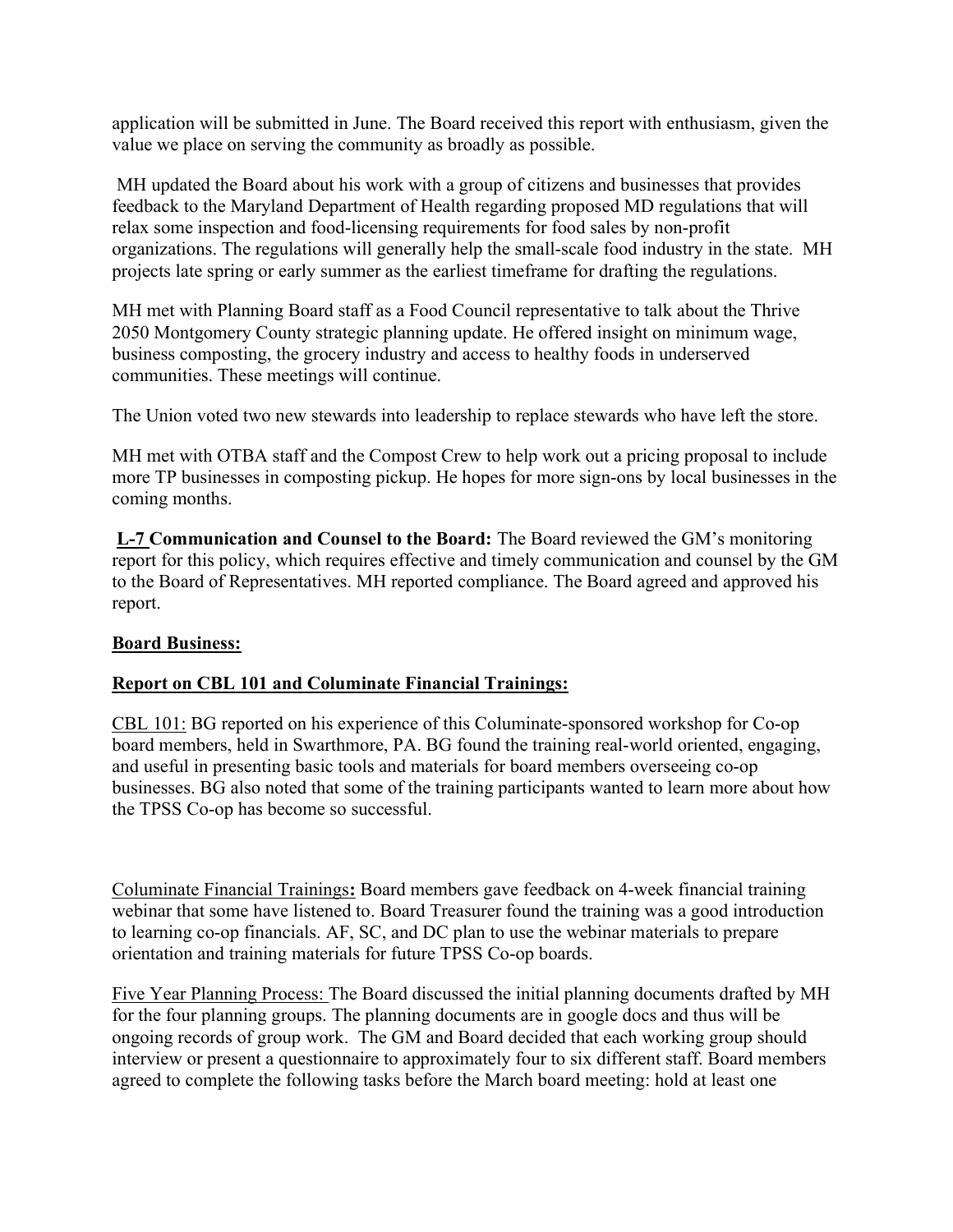meeting, read the materials provided by MH including other co-ops' strategic plans,; begin work on a staff interview or questionnaire, and create two program ideas.

 The Board discussed the five-year planning process in relation to the possible conduct of diversity, equity and inclusion (DEI) training in 2020. We have received two proposals from independent consultants. One of the proposals would involve a significant time commitment, and thus raises questions about the workload demanded of the Board in 2020. We agreed to discuss the issue over e-mail and possible at the next board meeting. DC will circulate a written proposal for how/whether to undertake DEI training in 2020.

## Committee updates: (MCAC, PC, NC):

Committee charters and chairs: The following needs were identified for several Board committees:

Nominating Committee: SK is the Chair; this committee needs another Board member. Personnel Committee: Has not met.

Membership Committee: Needs to confirm their Chair.

Junction Committee: Needs to confirm their Chair and establish their charter.

Board Development Committee: Needs to establish their charter.

Expansion Committee: Needs to establish their charter.

Membership Committee (MCAC): The Board approved a proposal to hold the spring memberowners meeting on Thursday, May  $7^{\text{th}}$  from 5:30-7:30pm, during a Thursdays at the Co-op event. The Board also approved creation of a Publicity Committee to help the Membership Committee advertise Co-op events such as Thursday night at the Co-op and member meetings.

Policy Committee (PC): The Board reviewed a document which reported on compliance with Co-op policies for the Board of Representatives (G and M). The Board requested recommendations from the Policy Committee on next steps with respect to any areas of noncompliance or where changes are needed.

 The Board agreed to request the Board Administrator to send out the topical calendar in advance of each meeting and include review of the Topical Calendar as an item on each agenda.

 The Board agreed to make a greater effort to get meeting minutes and other documents to the Board Administrator in time to provide the Board with an agenda and relevant documents at least ten days in advance of Board meetings.

The Board approved changing the Policy Committee to a standing committee.

Nominating Committee (NC): The Board agreed that individuals who serve on the nominating committee should not be potential candidates for re-election that year. DC and SL are both on the nominating committee, and both are potential candidates in 2020. Therefore, they will be asked to resign. DC will circulate an e-mail message asking other Board members to join SK on the committee.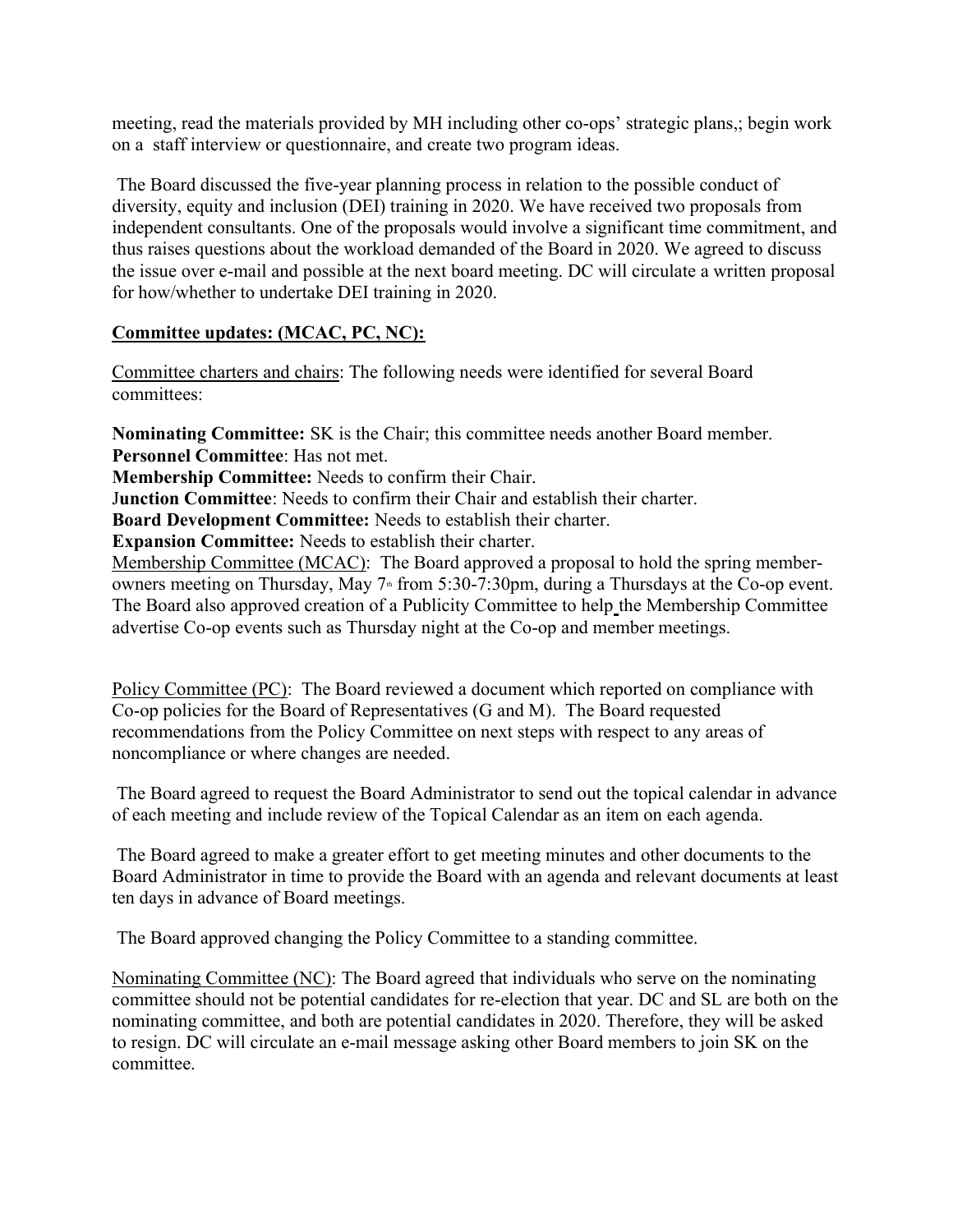Administrative/Secretarial: SC confirmed that the Board is moving forward with creating a Board business account for e-mail and online document filing. This will allow each Board member and the Board administrator to have a personal email account. It will also enhance the security of Board e-mails.

#### Board Representatives' Committee Memberships:

Membership and Community Affairs Committee: FF, SK, BG, DC Audit and Finance Committee: AF, SC, BG, KT Personnel Committee: DC, SK, KS Policy Committee: SC, AF, KT Nominations Committee: SK Junction Committee: FF, SK, KS Expansion Committee: AF, SC, SL Board Development Committee: DC, AF

#### Term 2019-2020 Meeting Attendance:

|           | $Dec$ Jan |        | Feb    |
|-----------|-----------|--------|--------|
| Cho       | $\ast$    | $\ast$ | $\ast$ |
| Curran    | $\ast$    | Ex     | *      |
| Feinstein | $\ast$    | $\ast$ | Ex     |
| Frank     | Ex        | $\ast$ | $\ast$ |
| Gibson    | $\ast$    | $\ast$ | *      |
| Kamara    | $\ast$    | $\ast$ | $\ast$ |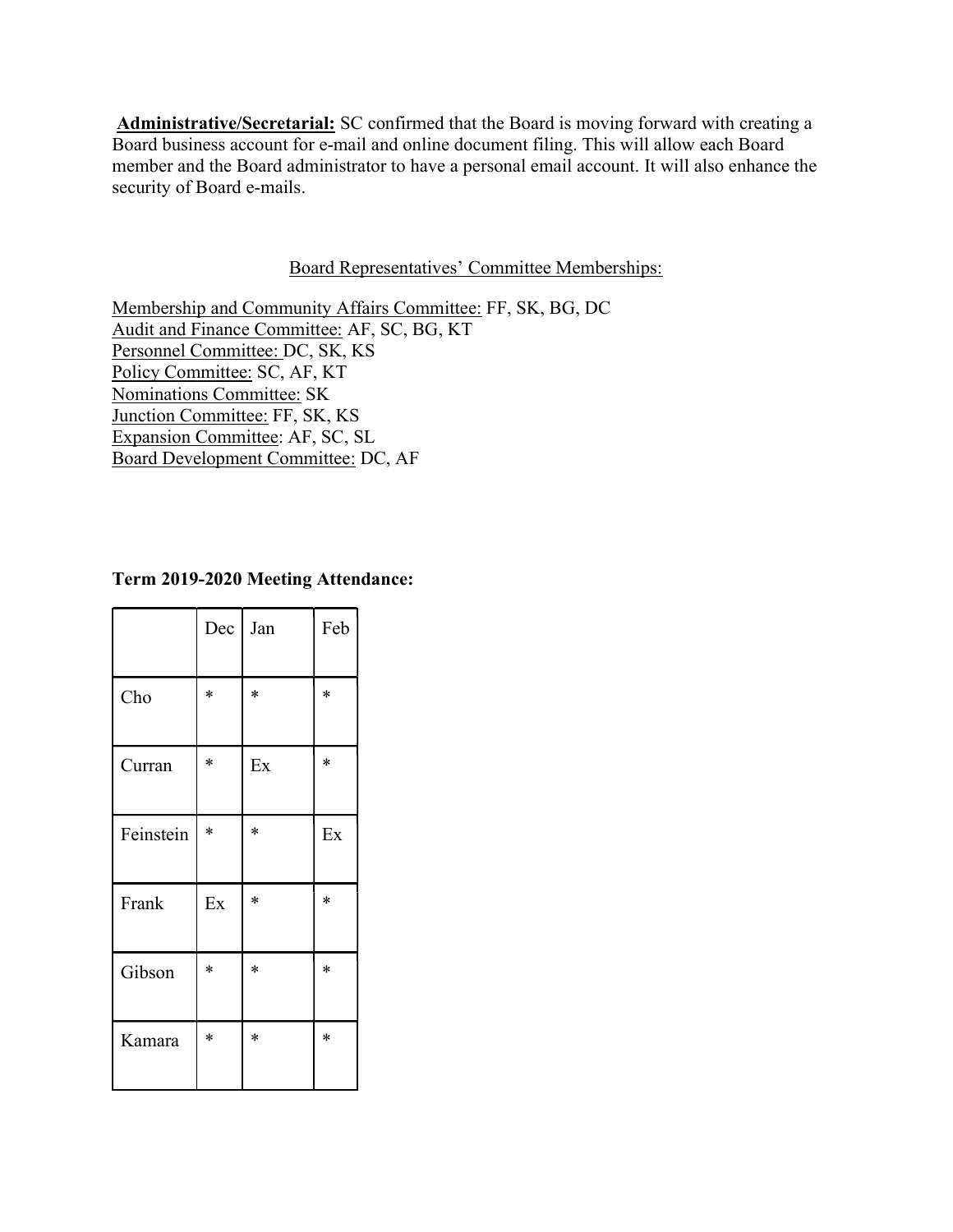| Lowen            | $\ast$ | $\ast$ | Ex |
|------------------|--------|--------|----|
| Stitt            | $\ast$ | Ex     | Ex |
| <b>Tsantiris</b> | Ex     | $\ast$ | Ex |

(Ex=excused)

# Board Terms:

| <b>Board Representative</b> | Term:                      | Term Ends: |
|-----------------------------|----------------------------|------------|
| Cho                         | 3 years (consecutive term) | 2022       |
| Curran                      | 3 years                    | 2020       |
| Feinstein                   | 3 years (consecutive term) | 2022       |
| Frank                       | 3 years (consecutive term) | 2020       |
| Gibson                      | 2 years                    | 2021       |
| Kamara                      | 3 years                    | 2021       |
| Lowen                       | 3 years                    | 2020       |
| Stitt                       | 3 years                    | 2021       |